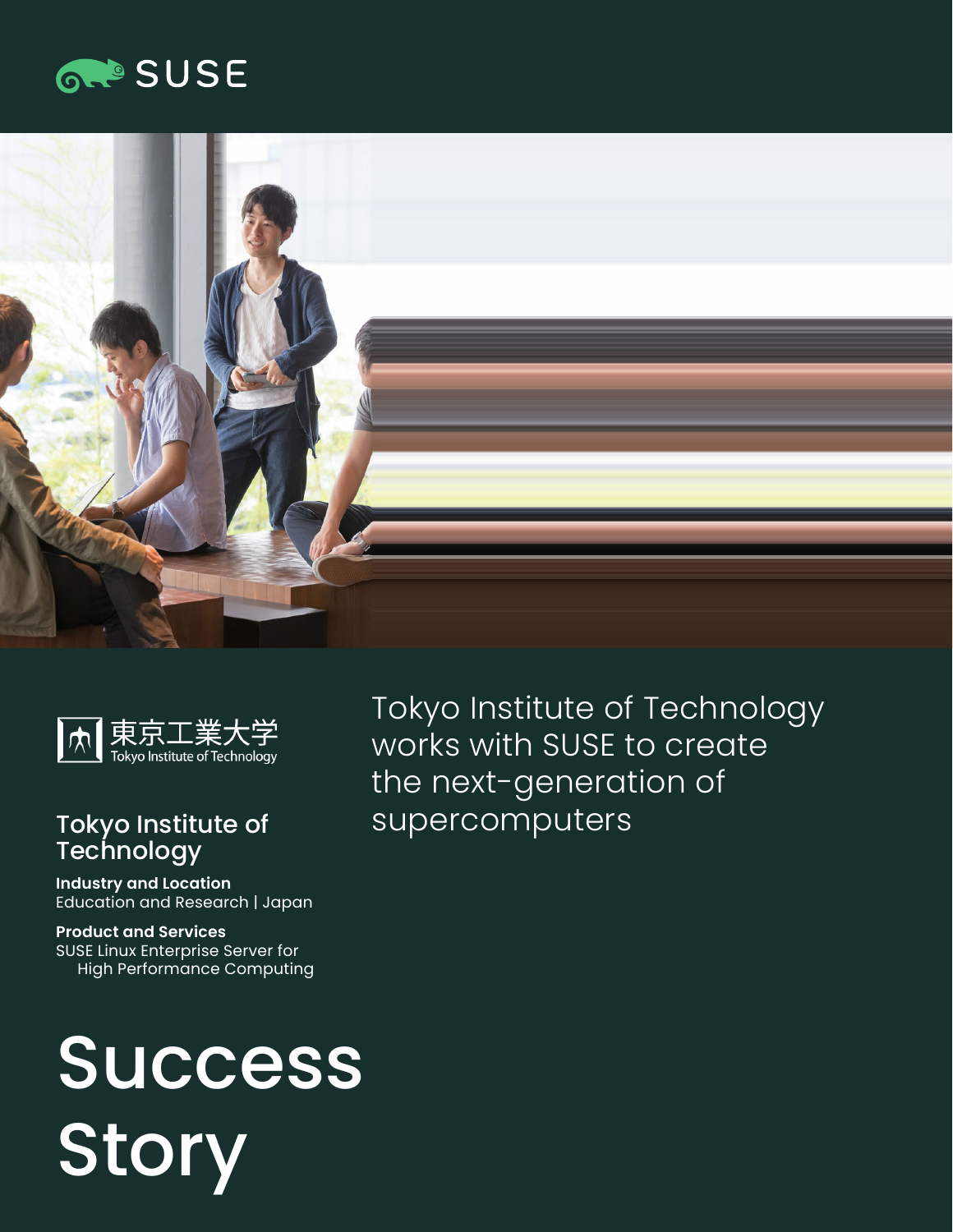## **RAPSUSE**

## At-a-Glance

Tokyo Institute of Technology's cluster-type supercomputer, Tsubame, was launched in 2006 as a 'supercomputer for everyone' for cutting-edge research. Upgraded over the years, the current Tsubame 2.5 is widely used by the Tokyo Institute of Technology, external research institutions, businesses and other organizations. From the beginning, SUSE® Linux Enterprise Server (SLES) was chosen as the operating system for Tsubame's stable operation.

## **Overview**

Tokyo Institute of Technology (Tokyo Tech) is a world-leading science and technology university that cultivates a wealth of human talent capable of making a mark on the global stage in science and technology. The university makes a positive contribution to society by generating research results that help solve global problems. Established in Tokyo in 1881, it employs around 1,300 academic staff and serves around 10,000 students.

## Challenge

Tokyo Tech has undertaken research on cluster-type supercomputers since 1996, as professor Satoshi Matsuoka of the Global Scientific Information and Computing Center at Tokyo Tech explains: "The opportunity to use supercomputers was



traditionally restricted to specific categories of researchers, but there was growing recognition at that time of a need for 'a supercomputer for everyone' that a wider variety of users could benefit from. The challenge was to create a new computing environment while maintaining reliability and usability.

"Our objective with our supercomputer, Tsubame, which we planned to begin operating by 2006, was to build a clustertype supercomputer with performance superior to that of Earth Simulator — the best performing supercomputer in Japan at that time."

Tokyo Tech knew that having an operating system that was easy to maintain and manage, while still providing high reliability, would be crucial to Tsubame's development.

## Solution

Tokyo Tech wanted an open source operating system, as Matsuoka explains, "Since running a supercomputer requires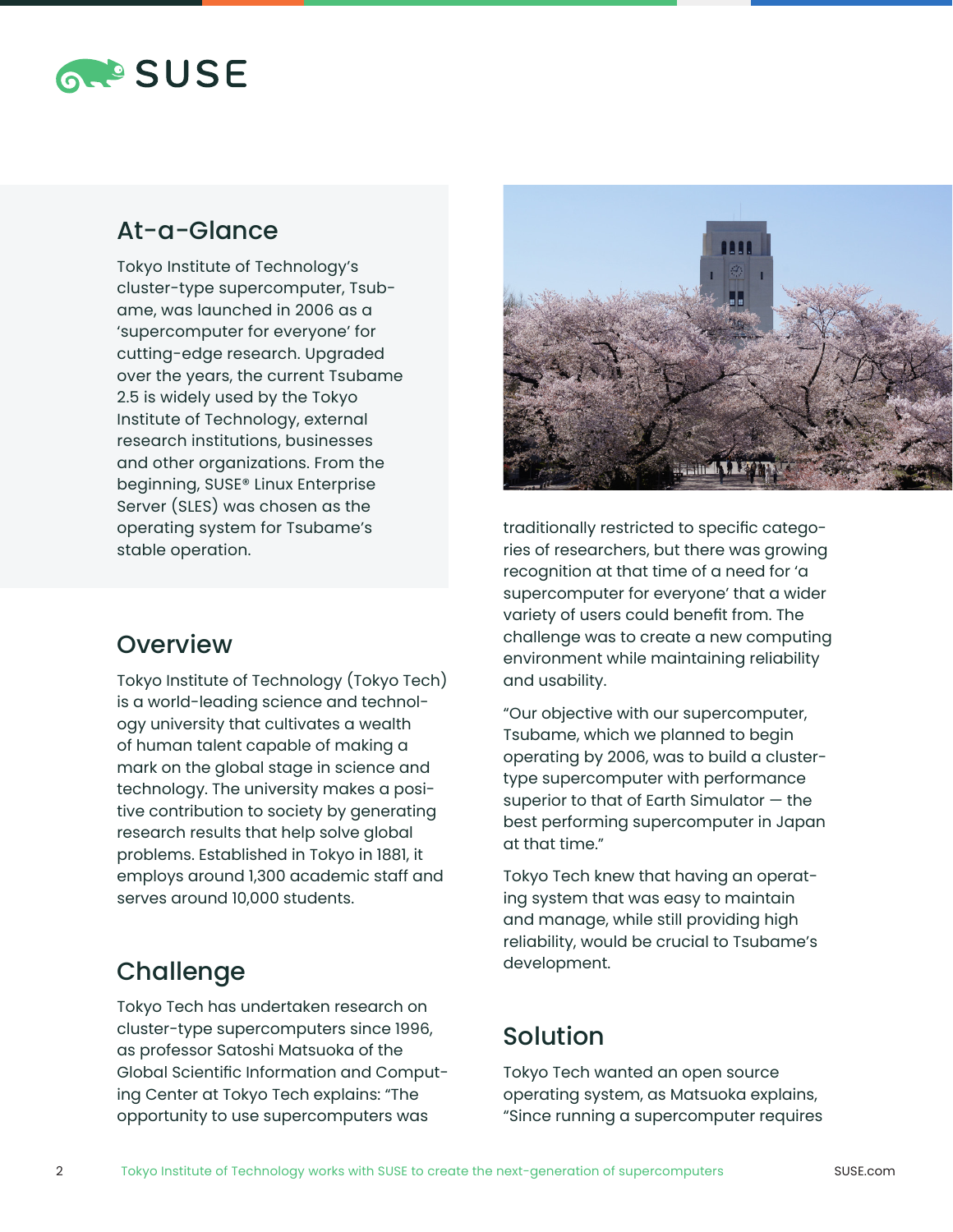

"SUSE Linux Enterprise Server for High Performance Computing enabled Tsubame 1.0 to gain many users and become the leading large-scale cluster-type supercomputer in Japan."

#### **PROFESSOR SATOSHI MATSUOKA**

Global Scientific Information and Computing Center Tokyo Institute of Technology

putting together a wide range of software stacks and having them apply patches to themselves as necessary, the operating system needed to be open source. We chose Linux, which at the time was already coming into widespread use."

After careful consideration Tokyo Tech decided to adopt SUSE Linux Enterprise for High Performance Computing (SLE for HPC).

Tokyo Tech had already used SLES on 32-core IBM POWER architecture servers. "About two years before Tsubame began operation, while we were still in the research stage, SLES already had a record of successful implementation, with stability that was just as good as the IBM AIX UNIX operating system," says Matsuoka.

The first version of Tokyo Tech's supercomputer, Tsubame 1.0, was a relatively large-scale supercomputer with 5,000 CPU sockets and over 10,000 cores. With the adoption of an architecture that included 32GB of memory (16 cores on 8 sockets) in each compute node, creating a "fat node," as well as enhanced parallelism within each node, multi-threading was required to utilize shared memory. SLES made it possible to make effective use of the highly reliable hardware and system architecture that had been

adopted. The end result  $-$  Tsubame 1.0  $$ overtook Earth Simulator in the 'Top 500' supercomputer performance rankings in June 2006, achieving a global ranking of seventh place.

"SLES for HPC enabled Tsubame 1.0 to gain many users and become the leading large-scale cluster-type supercomputer in Japan," comments Matsuoka.

In 2010, Tsubame 1.0 was upgraded to Tsubame 2.0, which delivered a thirtyfold improvement in performance. This marked the birth of an entirely new kind of supercomputer, one that used graphics processing units (GPUs) with their outstanding parallel processing capabilities. Not only was Tsubame 2.0 ranked fourth in the world in performance, it also ranked number one in the world among production supercomputers in the Green500 energy efficiency rankings.

The process of evolution continued with Tsubame 2.5, a cluster-type supercomputer running SLE for HPC that features further improvement in GPU performance and the ability to run a wide range of software in line with user needs.<sup>1</sup> Tsubame

<sup>&#</sup>x27; In the latest Top500 Supercomputers list, published in June<br>2016, Tsubame was ranked #31 in the world. <u>[www.top500.](http://www.top500.org/lists/2016/06/)</u> [org/lists/2016/06/](http://www.top500.org/lists/2016/06/)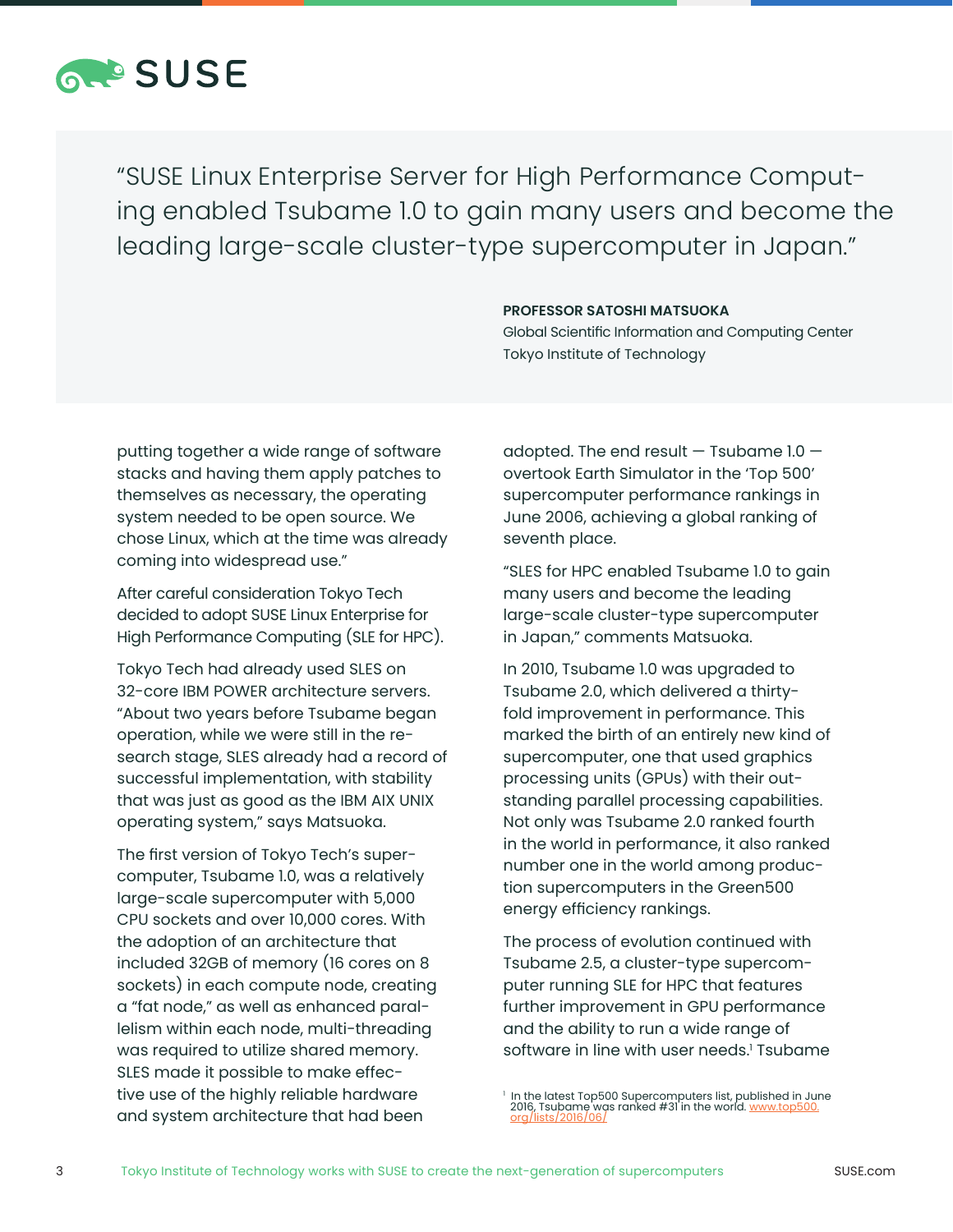

"The excellent management that SUSE Linux Enterprise Server provides, including the management structure itself, is one of the key factors behind Tsubame 2.5's success."

#### **PROFESSOR SATOSHI MATSUOKA**

Global Scientific Information and Computing Center Tokyo Institute of Technology

2.5 has 4,200 GPUs installed in its 1,442 compute nodes, giving it peak performance of 5.7 petaflops (PFlops)  $-$  the best performance of any cluster-type supercomputer in Japan. Tsubame 2.5 uses an industry standard hybrid computing architecture that combines CPUs (for scalar operations) with GPUs (for vector operations). The network used to link the compute nodes is the fastest fiber optic network in the world, with a bisection bandwidth of 200TB/s. The architecture guarantees that there is no disruption even if all compute nodes are communicating at the same time.

### Results

SLES plays a critical role in the overall reliability of Tokyo Tech's supercomputer.

"Adopting a hybrid computing approach that combines different types of processors to achieve dramatic improvements in hardware performance means that peripheral systems must become more complex," says Matsuoka.

Managing all of this complexity properly places an immense burden on software, including the operating system. "The excellent management that SLES provides, including the management structure itself, is one of the key factors behind Tsubame 2.5's success. And of course, regarding reliability, the fact that SLES is a distribution of Linux means that a wide range of management and other tools are available. From that perspective, SLES plays a very important role in the overall reliability of our supercomputer," comments Matsuoka.

At Tokyo Tech, SLES provides interconnectivity with ordinary consumer IT equipment, as well as support for more high-end environments.

"There are many cases of Tsubame being used with PCs and workstations, with students performing testing in their own computing environments and then transferring the results to Tsubame. Some Tokyo Tech students run multiple virtual machines (VMs) on their laptops, with client-version openSUSE running on the VMs; after using this testing environment, they move the results to Tsubame. The way that SUSE provides interconnectivity with ordinary consumer equipment, as well as support for more high-end environments, is very important," notes Matsuoka.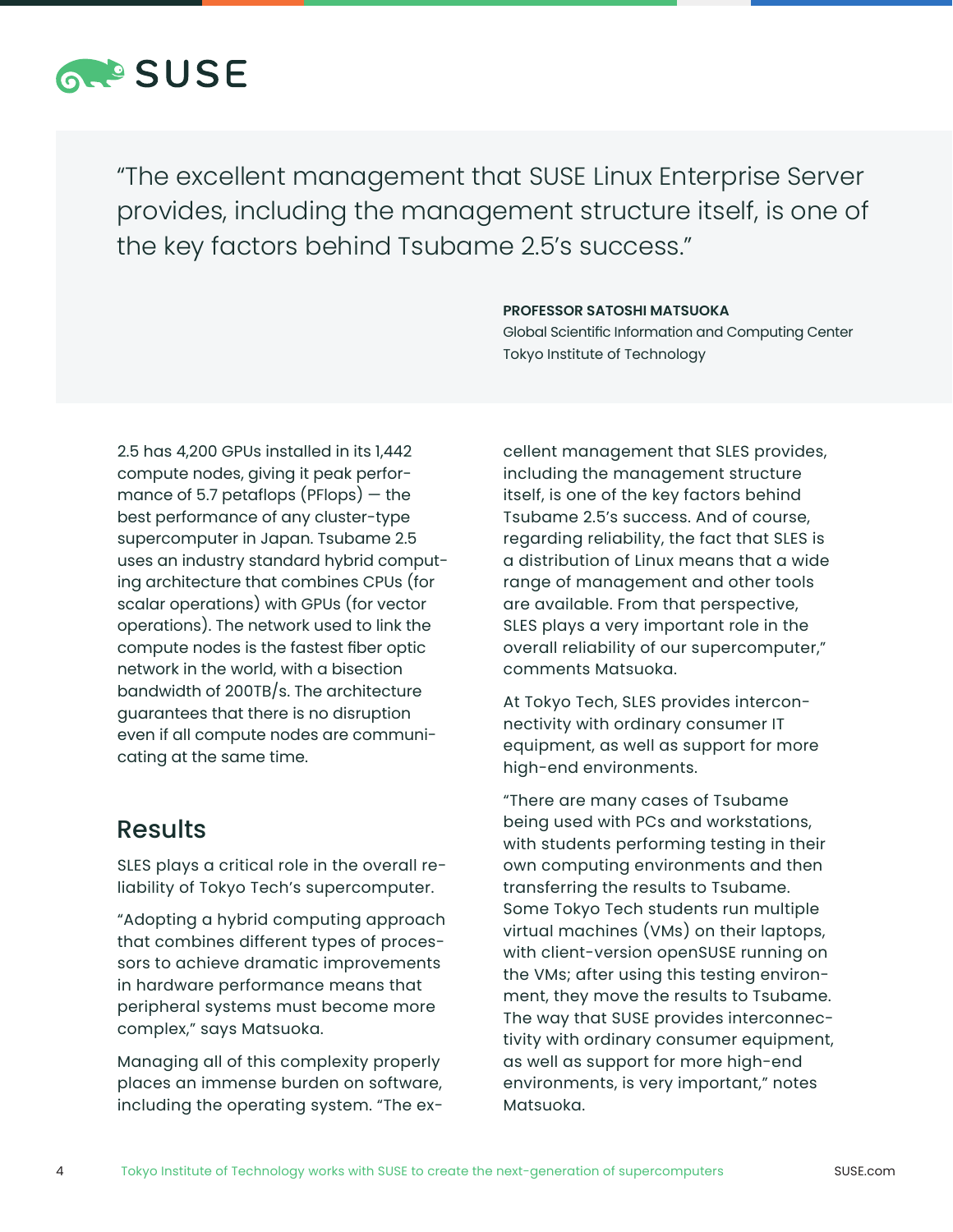

"The way that SUSE provides interconnectivity with ordinary consumer equipment, as well as support for more high-end environments, is very important."

#### **PROFESSOR SATOSHI MATSUOKA**

Global Scientific Information and Computing Center Tokyo Institute of Technology

## Benefits

- Supports peak performance of 5.7 petaflops (PFlops), the best of any cluster-type supercomputer in Japan.
- Provides interconnectivity with consumer IT equipment as well as support for high-end environments.
- Helped Tsubame become one of the world's top-ranked large-scale clustertype supercomputers.
- Offers excellent management capabilities.

## Find out how SUSE can help you become an innovation hero!

- Sales-Inquiries-APAC@suse.com
- Sales-Inquiries-EMEA@suse.com
- Sales-Inquiries-LATAM@suse.com
- Sales-Inquiries-NA@suse.com